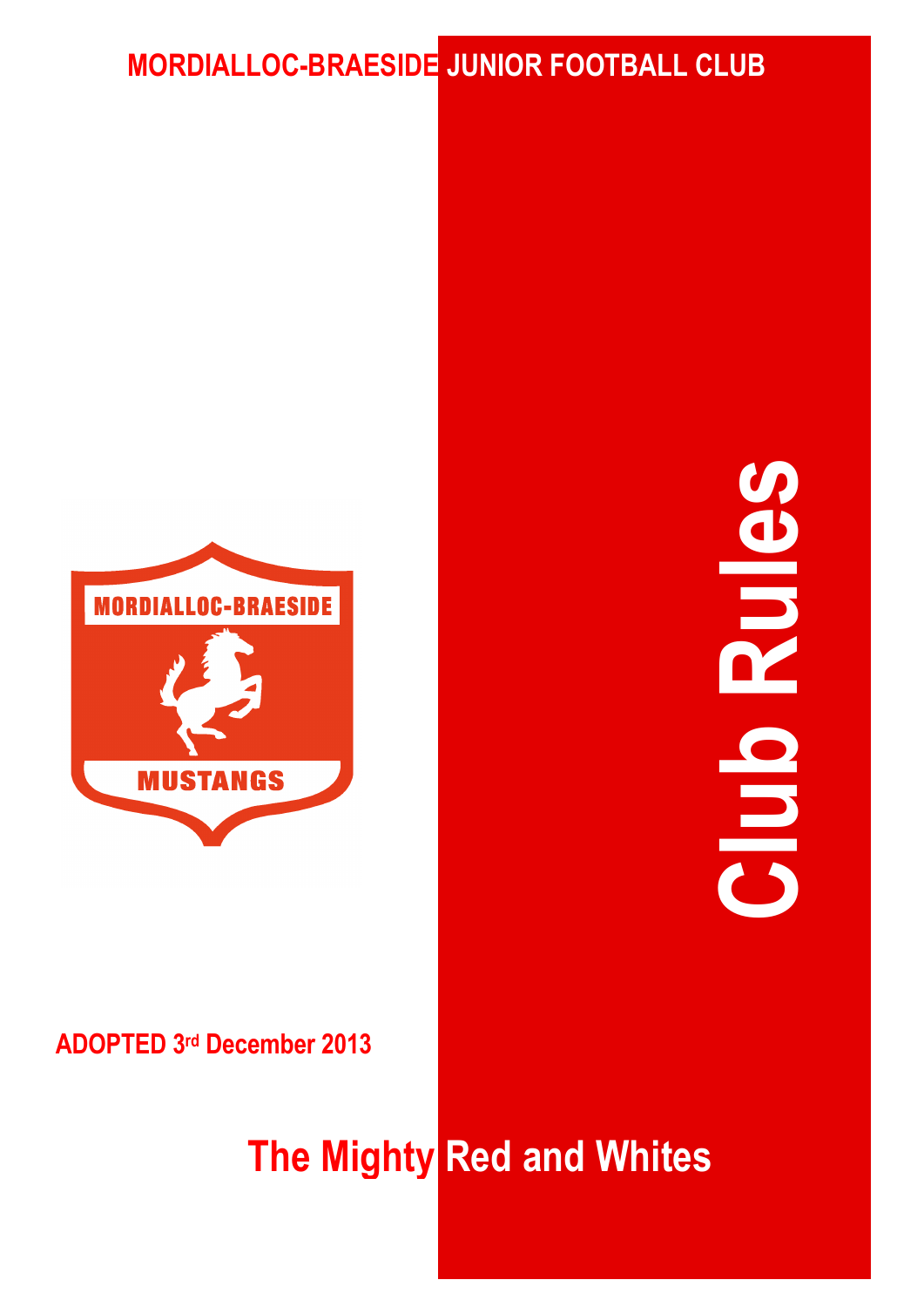# **CONTENTS**

| Page No. |
|----------|
|----------|

| $\mathbf{1}$ .  |  |
|-----------------|--|
| 2.              |  |
| 3.              |  |
| 4.              |  |
| 5.              |  |
| 6.              |  |
| 7.              |  |
| 8.              |  |
| 9.              |  |
| 10.             |  |
| 11.             |  |
| 12.             |  |
| 13.             |  |
| 14.             |  |
| 15.             |  |
| 16.             |  |
| 17 <sub>1</sub> |  |
| 18.             |  |
| 19.             |  |
| 20.             |  |
| 21.             |  |
| 22.             |  |
| 23.             |  |
| 24.             |  |
| 25.             |  |
| 26.             |  |
| 27.             |  |
| 28.             |  |
| 29.             |  |
| 30.             |  |
| 31.             |  |
| 32.             |  |
| 33.             |  |
| 34.             |  |
| 35.             |  |
| 36.             |  |
| 37.             |  |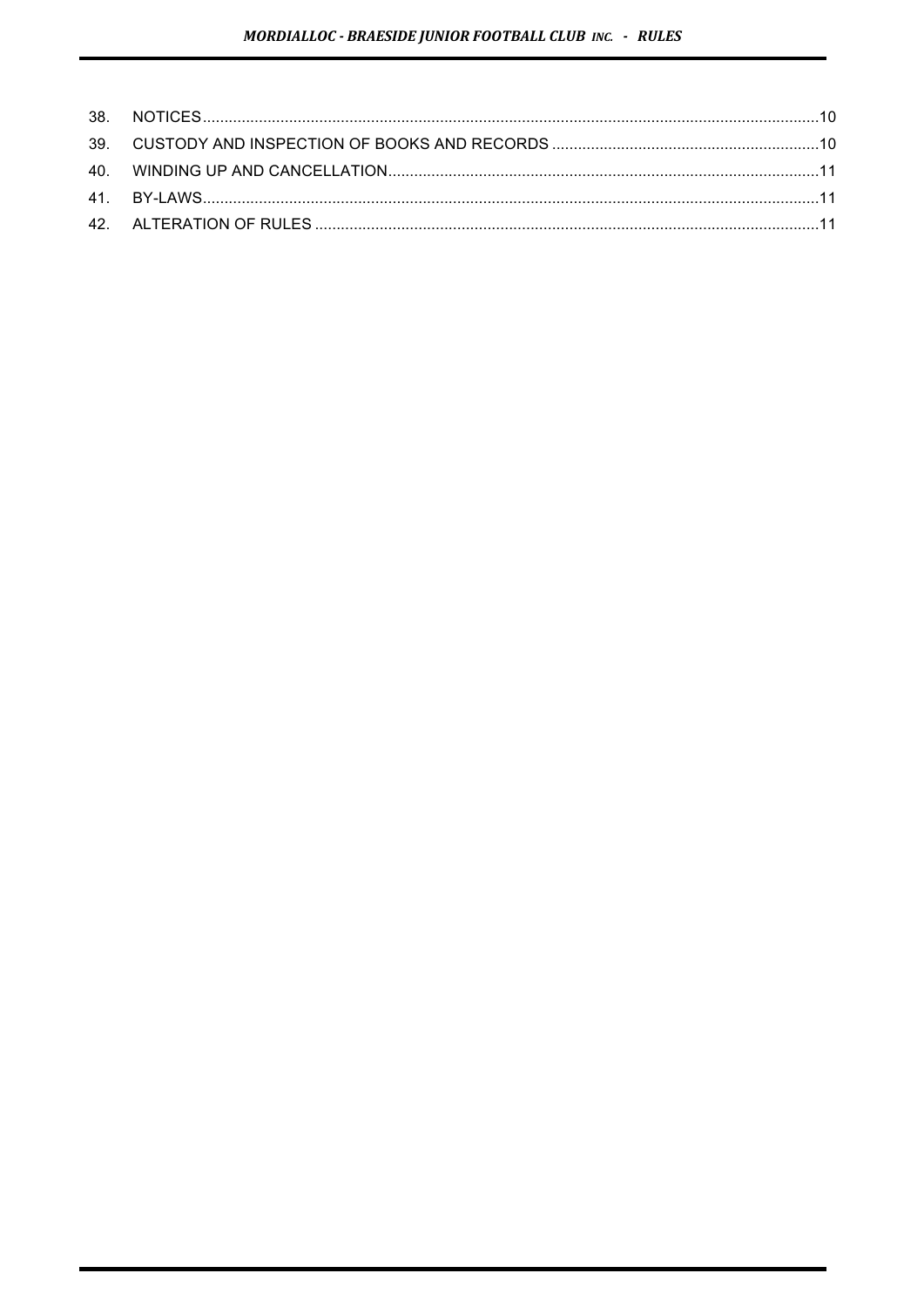# **1. NAME, PURPOSE AND COLOURS**

- 1.1 The name of the association is MORDIALLOC-BRAESIDE JUNIOR FOOTBALL CLUB (INCORPORATED) and in these Rules is referred to as the "CLUB".
- 1.2 The purposes of the CLUB are to operate a junior Australian Rules football club
- 1.3 The colours of the CLUB shall be Red and White.

# **2. INTERPRETATION OF RULES**

- 2.1 In these Rules, unless the contrary appears:-
	- (a) "**Committee**" means the Committee of Management of the CLUB
	- (b) "**Financial Year**" means the year ending on 30th September.
	- (c) "**Ordinary** Member of the Committee" means a member of the Committee who is not an officer of the CLUB under rule 25.
	- (d) "**The Act**" means the Associations Incorporation Reform Act 2012.
	- (e) "**The Regulations**" means regulations under the Act.
	- (f) "**General Meeting**" means a general meeting of members convened in accordance with rule 15.
	- (g) "**Member**" means a member of the CLUB that has a membership in one of the categories described in rule 5.
- 2.2 In these Rules, a reference to the Secretary of the CLUB is a reference:-
	- (a) To the person who holds the office of Secretary of the CLUB; and
	- (b) to the public officer of the CLUB.
- 2.3 Words or Expressions contained in these Rules shall be interpreted in accordance with the provisions of the Acts Interpretation Act 1958 and the Act as in force from time to time.

# **3. POWERS OF CLUB**

- 3.1 Subject to the Act, the CLUB has power to do all things incidental or conducive to achieve its purposes.
- 3.2 Without limiting subrule 3.1, the CLUB may—
	- (a) acquire, hold and dispose of real or personal property;
	- (b) open and operate accounts with financial institutions;
	- (c) invest its money in any security in which trust monies may lawfully be invested;
	- (d) raise and borrow money on any terms and in any manner as it thinks fit;
	- (e) secure the repayment of money raised or borrowed, or the payment of a debt or liability;
	- (f) appoint agents to transact business on its behalf;
	- (g) enter into any other contract it considers necessary or desirable.
- 3.3 The CLUB may only exercise its powers and use its income and assets (including any surplus) for its purposes.

# **4. NOT FOR PROFIT ORGANISATION**

- 4.1 The CLUB must not distribute any surplus, income or assets directly or indirectly to its members.
- 4.2 Subrule 4.1 does not prevent the CLUB from paying a member—
	- (a) reimbursement for expenses properly incurred by the member; or
	- (b) for goods or services provided by the member—

if this is done in good faith on terms no more favourable than if the member was not a member.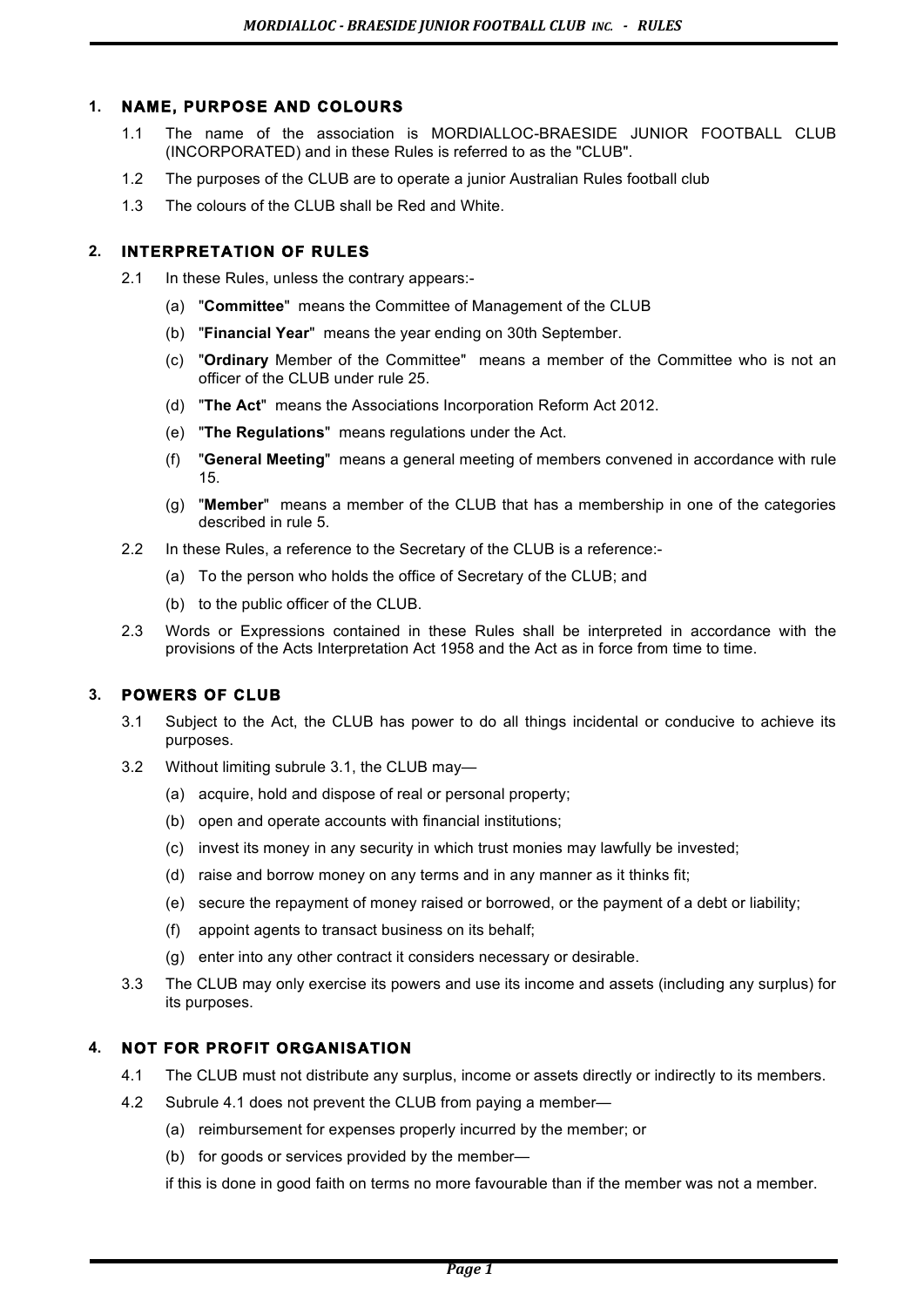# **5. APPLICATION FOR MEMBERSHIP**

- 5.1 A person who is approved for membership as provided in these Rules is eligible to be a member of the CLUB on payment of the Annual Subscription payable under these Rules.
- 5.2 There shall be five categories of membership:
	- (a) Playing members;
	- (b) Parents of playing members;
	- (c) Supportive members;
	- (d) Honorary members;
	- (e) Life members.
- 5.3 Any person who is registered to play football for the CLUB shall, on payment of the annual registration fee, or if the fee is waived, be considered a playing member.
- 5.4 Any parent or guardian of a registered player shall be considered a parent of a playing member.
- 5.5 Subject to Committee approval any person, on payment of the required fee, is entitled to become a supportive member.
- 5.6 The Committee may grant honorary membership to a person(s) for service to the CLUB. Honorary membership expires at the end of the CLUB'S financial year.
- 5.7 Honorary Members shall have no voting rights at any meeting of the Club.
- 5.8 The CLUB may appoint life members each year in accordance with subrules 5.10 and 5.11.
- 5.9 A person who is not a member of the CLUB shall not be admitted to membership unless his/her admission is approved by the Committee or delegated person.
- 5.10 No person shall be eligible for nomination as a Life Member unless he/she has provided outstanding service and loyalty to the CLUB in a non-playing capacity for a period equal to or in excess of five years.
- 5.11 Nominations for Life Membership shall be made using the following procedure:
	- (a) Names of members to be considered for Life Membership shall be submitted in writing to the Secretary at a time specified by the Committee.
	- (b) A Sub-Committee of invited life members will consider all nominations and, providing that at least 60% of the Sub-Committee are in favour such person(s) shall then become life members.

# **6. ANNUAL SUBSCRIPTION**

6.1 The annual registration fees for playing members and the annual subscription for supportive members are to be determined at the annual general meeting or at a time agreeable to the members at the annual general meeting.

# **7. REGISTER OF MEMBERS**

- 7.1 The Secretary shall keep and maintain a register of supportive, parents of playing members, honorary and life members in which shall be entered the full name, address for notice last given by the member and date of entry of each member and the register shall be available for inspection by members.
- 7.2 The Registrar shall keep and maintain records of playing members in which shall be entered the full name, address for notice last given by the member and playing details as deemed necessary by the Committee of each member and these records shall be available for inspection by members.
- 7.3 The CLUB must maintain the records referred to in subrules 7.1 and 7.2 for a minimum of 7 years.

# **8. GENERAL RIGHTS OF MEMBERS**

- 8.1 A member of the CLUB who is entitled to vote has the right-
	- (a) to receive notice of general meetings and of proposed special resolutions in the manner and time prescribed by these Rules; and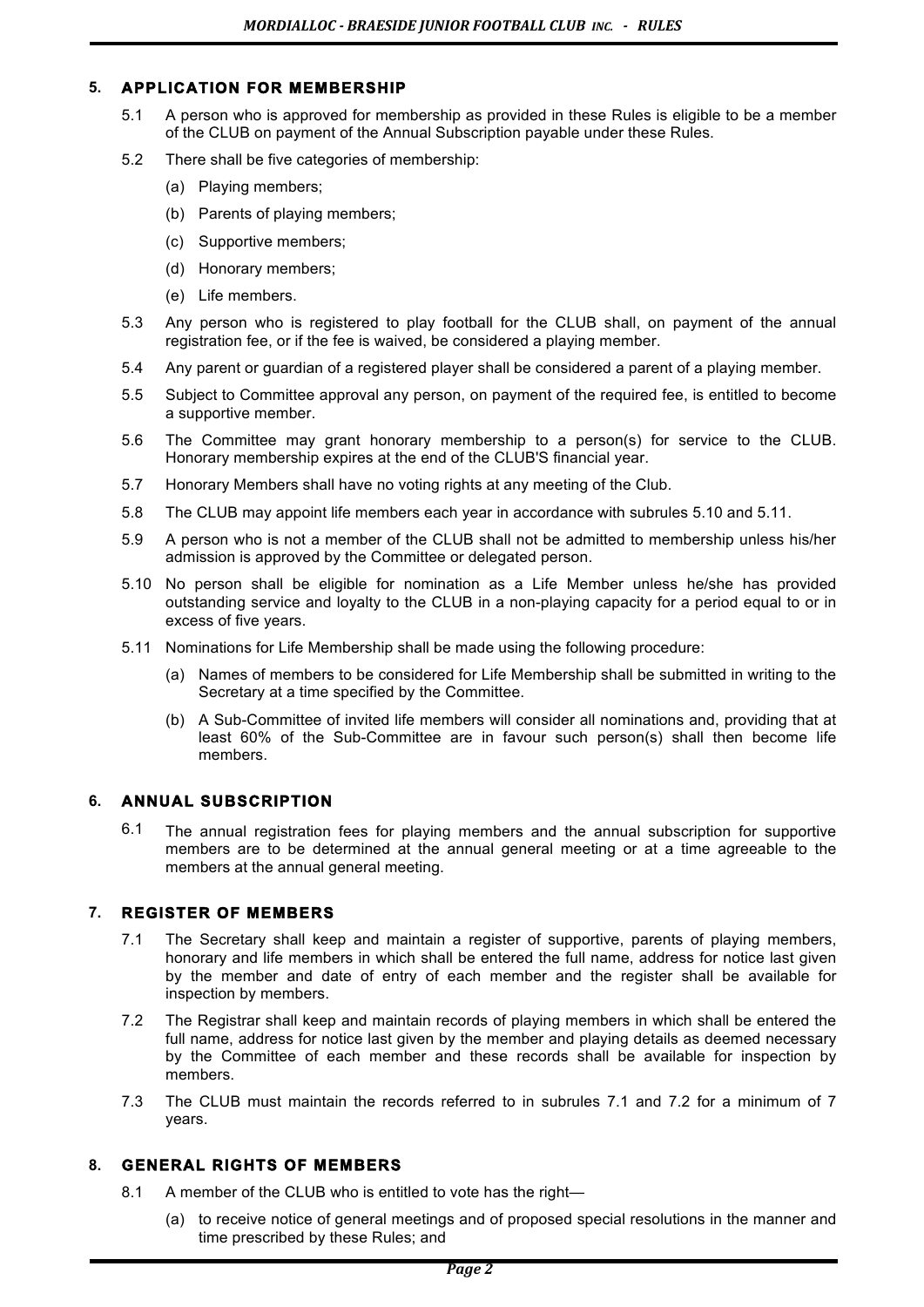- (b) to submit items of business for consideration at a general meeting; and
- (c) to attend and be heard at general meetings; and
- (d) to vote at a general meeting; and
- (e) to have access to the minutes of general meetings and other documents of the CLUB as provided under rule 388; and
- (f) to inspect the register of members.
- 8.2 A member is entitled to vote if—
	- (a) the member is over 18 years of age; and
	- (b) more than 10 business days have passed since he or she became a member of the CLUB; and
	- (c) the member's membership rights are not suspended for any reason.

# **9. RIGHTS NOT TRANSFERABLE**

The rights of a member are not transferable and end when membership ceases.

# **10. RESIGNATION AND CEASING MEMBERSHIP**

- 10.1 All memberships (except Life Members) cease at the end of the calendar year.
- 10.2 The membership of a person may end prior to the end of a calendar year by resignation, cancellation, expulsion or death.
- 10.3 A member may resign by notice in writing given to the CLUB.
- 10.4 At the discretion of the Committee, or delegated person, a playing member may have his/her membership cancelled immediately to allow his/her transfer to another club.
- 10.5 If a person ceases to be a member of the CLUB, the Secretary must, as soon as practicable, enter the date the person ceased to be a member in the register of members.

# **11. DISCIPLINE, SUSPENSION AND EXPULSION OF MEMBERS**

- 11.1 Subject to these Rules, if the Committee is of the opinion that a member has refused or neglected to comply with these Rules, or has been guilty of conduct unbecoming to another member or prejudicial to the interests of the CLUB, the Committee may by resolution-
	- (a) fine that member an amount not exceeding \$500; or
	- (b) suspend a member from membership of the CLUB for a specified period; or
	- (c) expel that member from the CLUB.
- 11.2 A resolution of the Committee under subrule 11.1 does not take effect unless-
	- (a) at a meeting held in accordance with subrule 11.3, the Committee confirms the resolution; and
	- (b) if the member exercises a right of appeal to the CLUB under this rule, the CLUB confirms the resolution in accordance with this rule.
- 11.3 A meeting of the Committee to confirm or revoke a resolution passed under subrule 11.1 must be held not earlier than 14 days, and not later than 28 days, after notice has been given to the member in accordance with subrule 11.4.
- 11.4 For the purpose of giving notice in accordance with subrule 11.3, the Secretary must, as soon as practicable, cause to be given to the member a written notice-
	- (a) setting out the resolution of the committee and the grounds on which it is based; and
	- (b) stating that the member, or his or her representative, may address the Committee at a meeting to be held not earlier than 14 days and not later than 28 days after the notice has been given to that member, and
	- (c) stating the date, place and time of that meeting; and
	- (d) informing the member that he or she may do one or more of the following:-
		- (i) attend that meeting;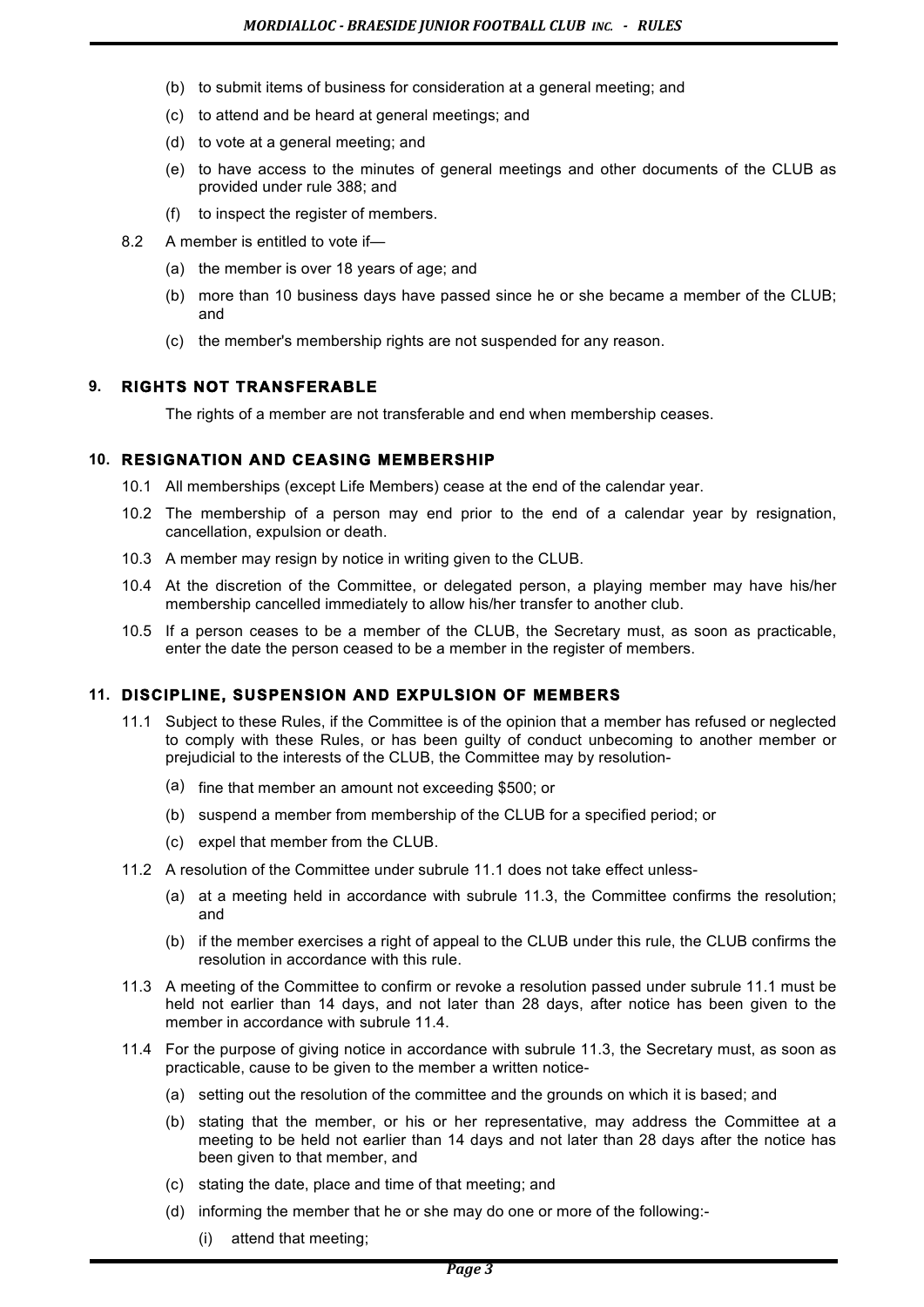- (ii) give to the Committee before the date of that meeting a written statement seeking the revocation of the resolution;
- (e) informing the member that, if at that meeting, the Committee confirms the resolution, he or she may not later than 48 hours after that meeting, give the Secretary a notice to the effect that he or she wishes to appeal to the CLUB in a general meeting against the resolution.
- 11.5 At a meeting of the Committee to confirm or revoke a resolution passed under subrule 11.1, the Committee must-
	- (a) give the member, or his or her representative, an opportunity to be heard; and
	- (b) give due consideration to any written statement submitted by the member, and
	- (c) determine by resolution whether to confirm or to revoke the resolution.
- 11.6 If at the meeting of the Committee, the Committee confirms the resolution, the member may, not later than 48 hours after that meeting, give the Secretary a notice to the effect that he or she wishes to appeal to the CLUB in a general meeting against the resolution.
- 11.7 If the Secretary receives a notice under subrule 11.6, he or she must notify the Committee and the Committee must convene a general meeting of the CLUB to be held within 21 days after the date on which the Secretary received the notice.
- 11.8 At a general meeting of the CLUB convened under subrule 11.7-
	- (a) no business other than the question of the appeal may be conducted, and
	- (b) the committee may place before the meeting details of the grounds for the resolution and the reasons for the passing of the resolution; and
	- (c) the member, or his or her representative, must be given an opportunity to be heard; and
	- (d) the members present must vote by secret ballot on the question whether the resolution should be confirmed or revoked; and
	- (e) a member may not vote by proxy at the meeting.
- 11.9 A resolution is confirmed if, at the general meeting, not less than two-thirds of the members present vote in favour of the resolution. In any other case, the resolution is revoked.

# **12. DISPUTES AND MEDIATION**

- 12.1 The grievance procedure set out in this rule applies to disputes under these Rules between-
	- (a) a member and another member ; or
	- (b) a member and the Committee; or
	- (c) a member and the CLUB.
- 12.2 The parties to the dispute must meet and discuss the matter in dispute, and if possible, resolve the dispute within 14 days after the dispute comes to the attention of all the parties.
- 12.3 If the parties are unable to resolve the dispute at the meeting, or if a party fails to attend that meeting, then the parties must, within 10 days-
	- (a) notify the Committee of the dispute; and
	- (b) agree to or request the appointment of a mediator; and
	- (c) attempt in good faith to settle the dispute by mediation.
- 12.4 The mediator must be-
	- (a) a person chosen by agreement between the parties; or
	- (b) in the absence of agreement-
		- (i) in the case of a dispute between a member and another member, a person appointed by the Committee of the CLUB; or
		- (ii) in the case of a dispute between a member and the CLUB, a person who is a mediator appointed or employed by the Dispute Settlement Centre of Victoria.
- 12.5 A member of the CLUB can be a mediator.
- 12.6 The mediator cannot be a member who is a party to the dispute.
- 12.7 The parties to the dispute must, in good faith, attempt to settle the dispute by mediation.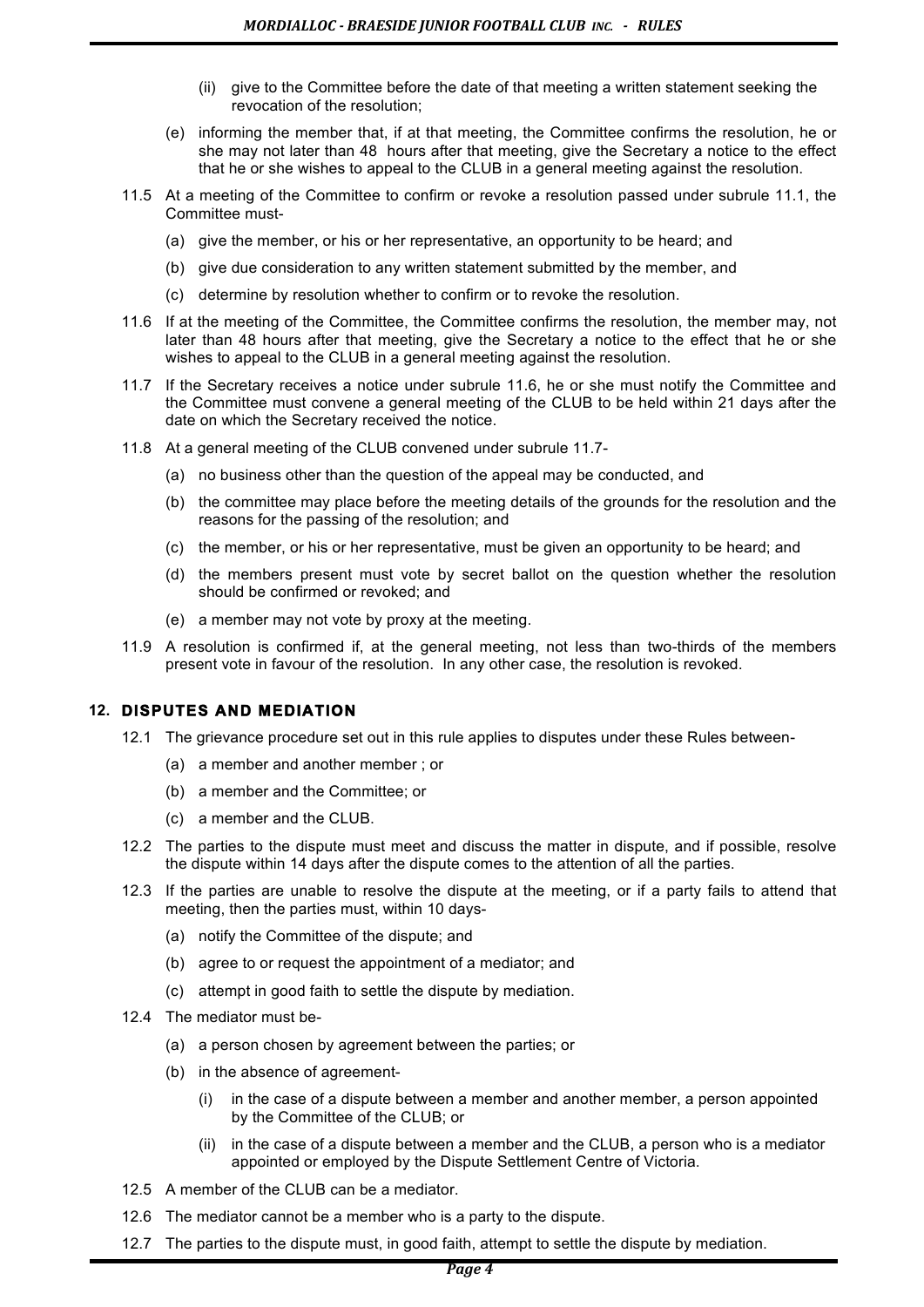- 12.8 The mediator, in conducting the mediation, must-
	- (a) give the parties to the mediation process every opportunity to be heard; and
	- (b) allow due consideration by all parties of any written statement submitted by any party; and
	- (c) ensure that natural justice is accorded to the parties to the dispute throughout the mediation process.
- 12.9 The mediator must not determine the dispute.
- 12.10 If the mediation process does not result in the dispute being resolved, the parties may seek to resolve the dispute in accordance with the Act or otherwise at law.

# **13. TYPES OF GENERAL MEETINGS**

13.1 All general meetings, other than the annual general meeting, shall be called special general meetings.

# **14. ANNUAL GENERAL MEETING**

- 14.1 The CLUB shall in each calendar year convene an annual general meeting of its members which shall be held on such a day as the Committee determines.
- 14.2 The order of business of the annual general meeting shall be:-
	- (a) to confirm the minutes of the last preceding annual general meeting and of any general meeting held since that meeting;
	- (b) to receive from the Committee reports upon the transactions of the CLUB since the last annual general meeting;
	- (c) to elect officers of the CLUB and the ordinary members of the Committee; and
	- (d) to receive and consider the financial statement submitted by the CLUB in accordance with Part 7 of the Act; and
	- (e) to confirm or vary the amounts (if any) of the annual subscription and joining fee.
- 14.3 The annual general meeting may transact special business in which notice is given in accordance with these Rules.
- 14.4 The annual general meeting shall be in addition to any other general meetings that may be held in the same year.

# **15. SPECIAL GENERAL MEETING**

- 15.1 The Committee may, whenever it thinks fit, convene a special general meeting of the CLUB.
- 15.2 The Committee shall, on the requisition in writing by at least 10% of the total number of members convene a special general meeting of the CLUB.
- 15.3 The requisition for a special general meeting shall state the objectives of the meeting and shall be signed by the members making the requisition and be sent to the address of the Secretary and may consist of several documents in a like form, each signed by one or more of the members making the requisition.
- 15.4 If the Committee does not cause a special general meeting to be held within one month after the date on which the requisition is sent to the address of the Secretary, the members making the requisition, or any of them, may convene a special general meeting to be held not later than three months after that date.
- 15.5 A special general meeting convened by members pursuant to these Rules shall be convened in much the same manner to those meetings which are convened by the Committee and all reasonable expenses incurred in convening the meeting shall be refunded by the CLUB to the persons incurring such expenses.

# **16. NOTICE OF GENERAL MEETINGS**

16.1 The Secretary of the CLUB shall, at least 14 days before the date fixed for holding a general meeting of the CLUB, cause to be sent to each member of the CLUB at his/her address appearing in the register of members, a notice stating the place, date and time of the meeting and the nature of the business to be transacted at the meeting.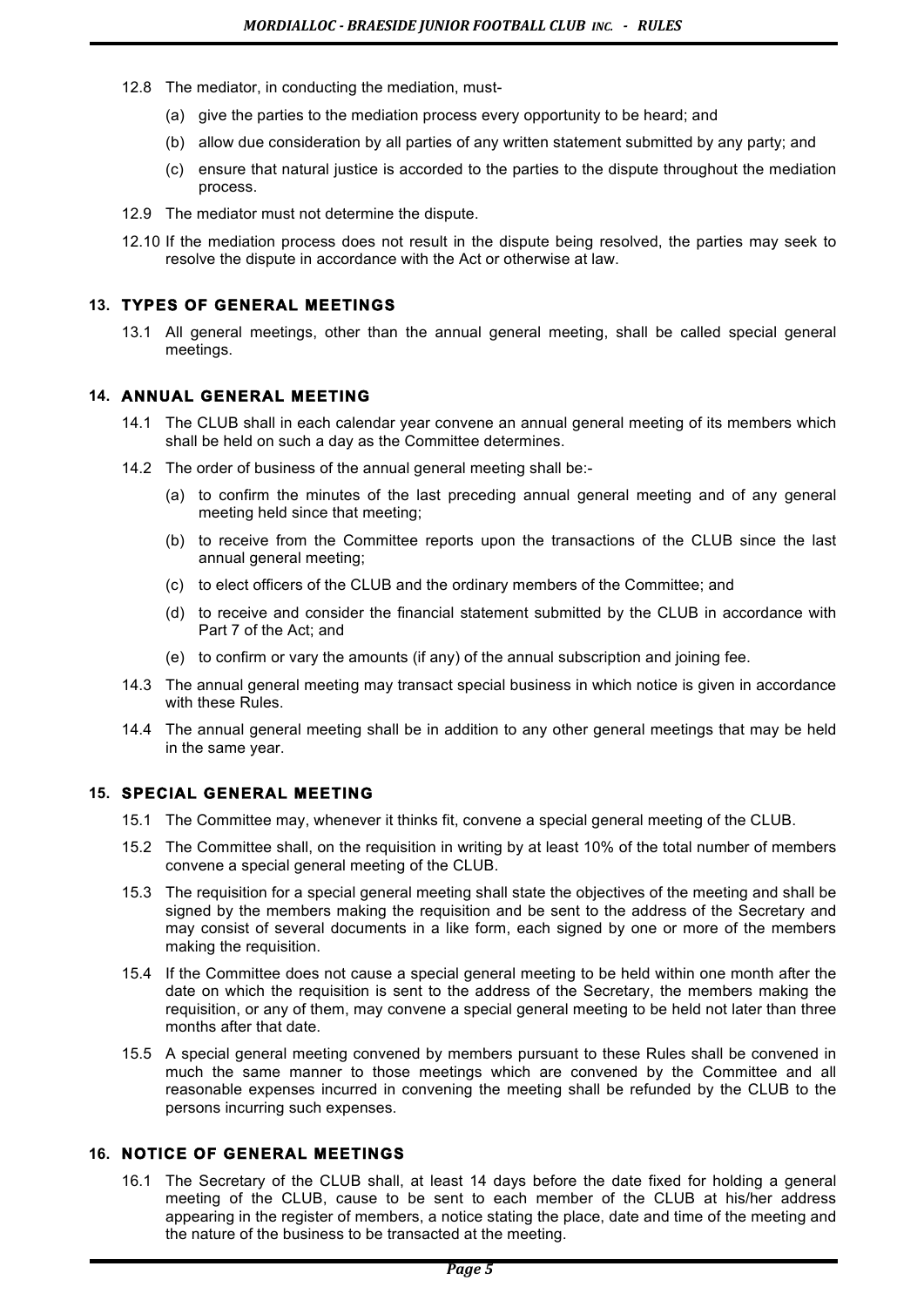- 16.2 No business other than that set out in the notice convening the meeting shall be transacted at the meeting.
- 16.3 Any member desirous of moving any special resolution at a general meeting or the annual general meeting shall give notice, in writing to the Secretary not less than 21 days before the date of such a meeting.
- 16.4 If a special resolution is to be proposed the notice must state in full the proposed resolution and state the intention to propose the resolution as a special resolution.
- 16.5 This rule does not apply to a disciplinary appeal meeting.

# **17. PROCEEDINGS AT GENERAL MEETINGS**

- 17.1 All business that is transacted at a general meeting, with the exception of that specially referred to in these rules as being the ordinary business of the annual general meeting, shall be deemed to be special business.
- 17.2 No item of business shall be transacted at a general meeting unless a quorum of 8 members entitled under these rules to vote is present during the time when the item is being considered.
- 17.3 If within half an hour after the appointed time for the commencement of a general meeting, a quorum is not present, the meeting if convened upon the requisition of members shall be dissolved and in any other case shall stand adjourned to the same day in the next week at the same time and if at the adjourned meeting the quorum is not present within half an hour after the time appointed for the commencement of the meeting, the members present shall be a quorum.

# **18. CHAIRMAN OF GENERAL MEETINGS**

- 18.1 The President, or in his/her absence, the Senior or Junior Vice-President, shall preside as Chairman at each general meeting of the CLUB.
- 18.2 If the President and Vice-Presidents are absent from a general meeting, the members present shall elect one of their number to preside as Chairman at the meeting.

# **19. ADJOURNMENT OF GENERAL MEETING**

- 19.1 The Chairman of a general meeting at which a quorum is present may, with the consent of the meeting, adjourn the meeting from time to time and place to place.
- 19.2 No business shall be transacted at an adjourned meeting other than the business left unfinished at the meeting at which the adjournment took place.

# **20. ATTENDANCE AND RIGHT TO VOTE AT GENERAL MEETINGS**

- 20.1 Any person may attend any general meeting of the CLUB, however, only CLUB members over the age of eighteen (18 years) and Committee members shall be eligible to vote.
- 20.2 A member is not entitled to vote at any general meeting unless all moneys due and payable by him/her to the CLUB have been paid.
- 20.3 Members eligible to vote in the election of the Committee of the CLUB shall be supportive members, parents of playing members, and life members, providing that the total numbers of such members comprises at least 60% of the total membership of the CLUB. Where the total numbers of supportive members, parents of playing members, and Life Members is less than 60% of CLUB membership, every financial member of the CLUB shall be entitled to vote in the election of the CLUB Committee.

# **21. VOTING AT GENERAL MEETINGS**

- 21.1 Upon any question arising at a general meeting of the CLUB, a member has one vote only. All votes shall be given personally.
- 21.2 In the case of an equality of voting on a question, the Chairman of the meeting shall have a second or casting vote.
- 21.3 If at a meeting a secret ballot on any question is demanded by more than two members, it shall be taken at that meeting in such manner as the Chairman may direct and the resolution of the secret ballot shall be deemed to be a resolution of the meeting on that question.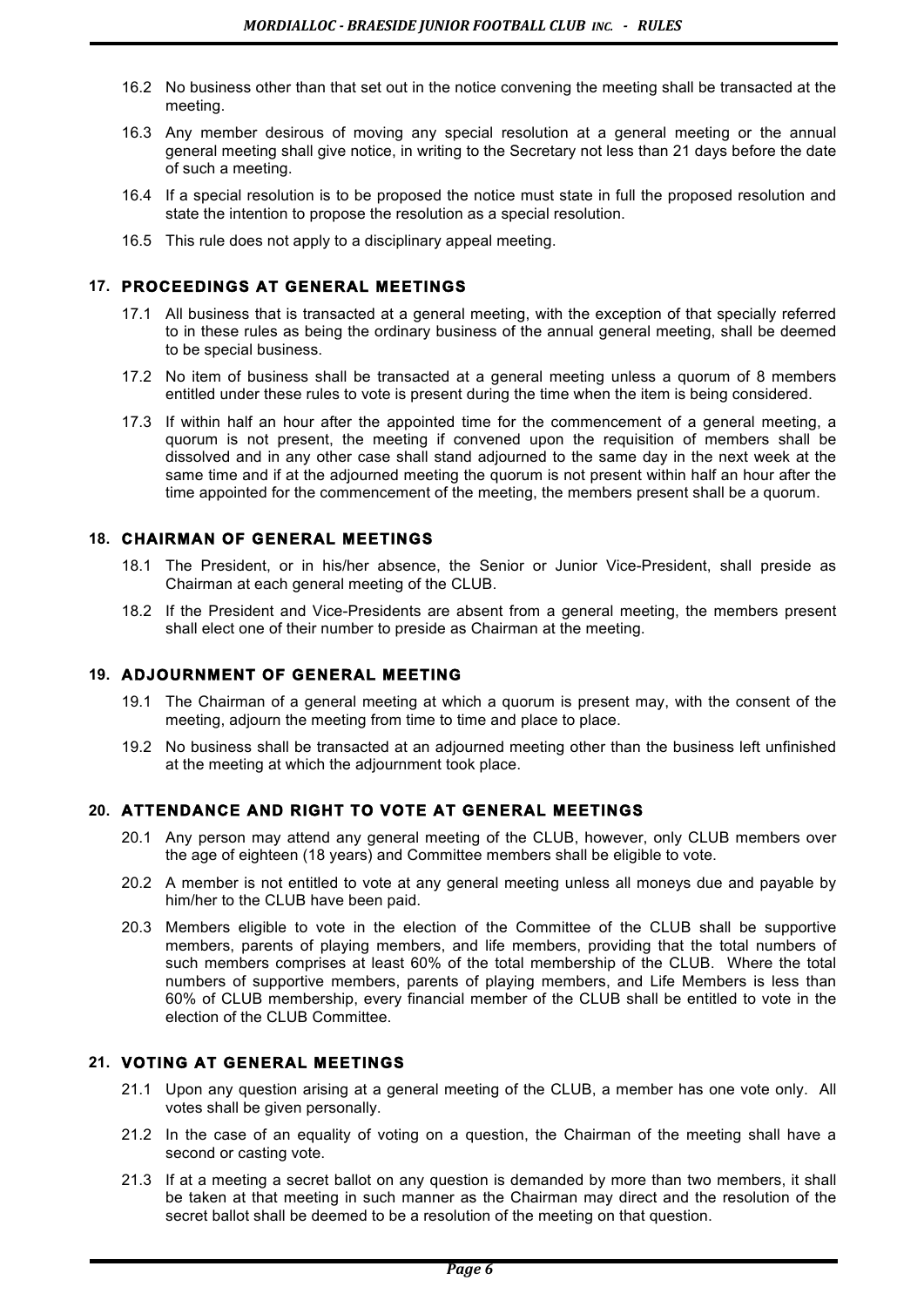#### **22. PROXIES**

22.1 The CLUB does not permit the use of proxies and all members wanting to vote or speak on his/her behalf at a general meeting must do so in person or in accordance with rule 23.

# **23. USE OF TECHNOLOGY**

- 23.1 A member not physically present at a general meeting may be permitted to participate in the meeting by the use of technology that allows that member and the members present at the meeting to clearly and simultaneously communicate with each other.
- 23.2 For the purposes of this Part, a member participating in a general meeting as permitted under subrule 23.1 is taken to be present at the meeting and, if the member votes at the meeting, is taken to have voted in person.

# **24. COMMITTEE OF MANAGEMENT**

- 24.1 The affairs of the CLUB shall be managed by a Committee of Management.
- 24.2 The Committee:-
	- (a) shall control and manage the business and affairs of the CLUB;
	- (b) may, subject to these rules, the regulations and the Act, exercise all such powers and functions as may be exercised by the CLUB other than those powers and functions that are required by these rules to be exercised by general meetings of the members of the CLUB; and
	- (c) subject to these rules, the regulations and the Act, has power to perform all such acts and things as appear to the Committee to be essential for the proper management of the business and affairs of the CLUB And
	- (d) shall be entitled to vote at all general meetings of the CLUB.
- 24.3 The Committee shall consist of:-
	- (a) the officers of the CLUB; and
	- (b) a minimum of 4 and a maximum of 20 ordinary members each of whom shall be elected at the annual general meeting of the CLUB in each year.
- 24.4 Each member of the Committee shall, subject to these rules, hold office until the annual general meeting next after the date of his/her election but is eligible for re-election.
- 24.5 For the purposes of these rules, the office of an officer of the CLUB or of an ordinary member of the Committee becomes vacant if the officer or member:-
	- (a) ceases to be a member of the CLUB;
	- (b) becomes an insolvent under administration within the meaning of Corporations Act; or
	- (c) resigns his/her office by notice in writing given to the Secretary;
	- (d) misses two consecutive meetings without providing a sufficient reason to the Committee.

# **25. OFFICERS OF THE CLUB**

- 25.1 The officers of the CLUB shall be:-
	- (a) a President
	- (b) a Senior Vice-President
	- (c) a Junior Vice-President
	- (d) a Treasurer
	- (e) a Secretary, and
	- (f) a Registrar;
- 25.2 In the event of a casual vacancy in any office referred to in subrule 25.1, the Committee may appoint one of its' members to the vacant office and the member so appointed may continue in office up to and including the conclusion of the annual general meeting next following the date of his/her appointment.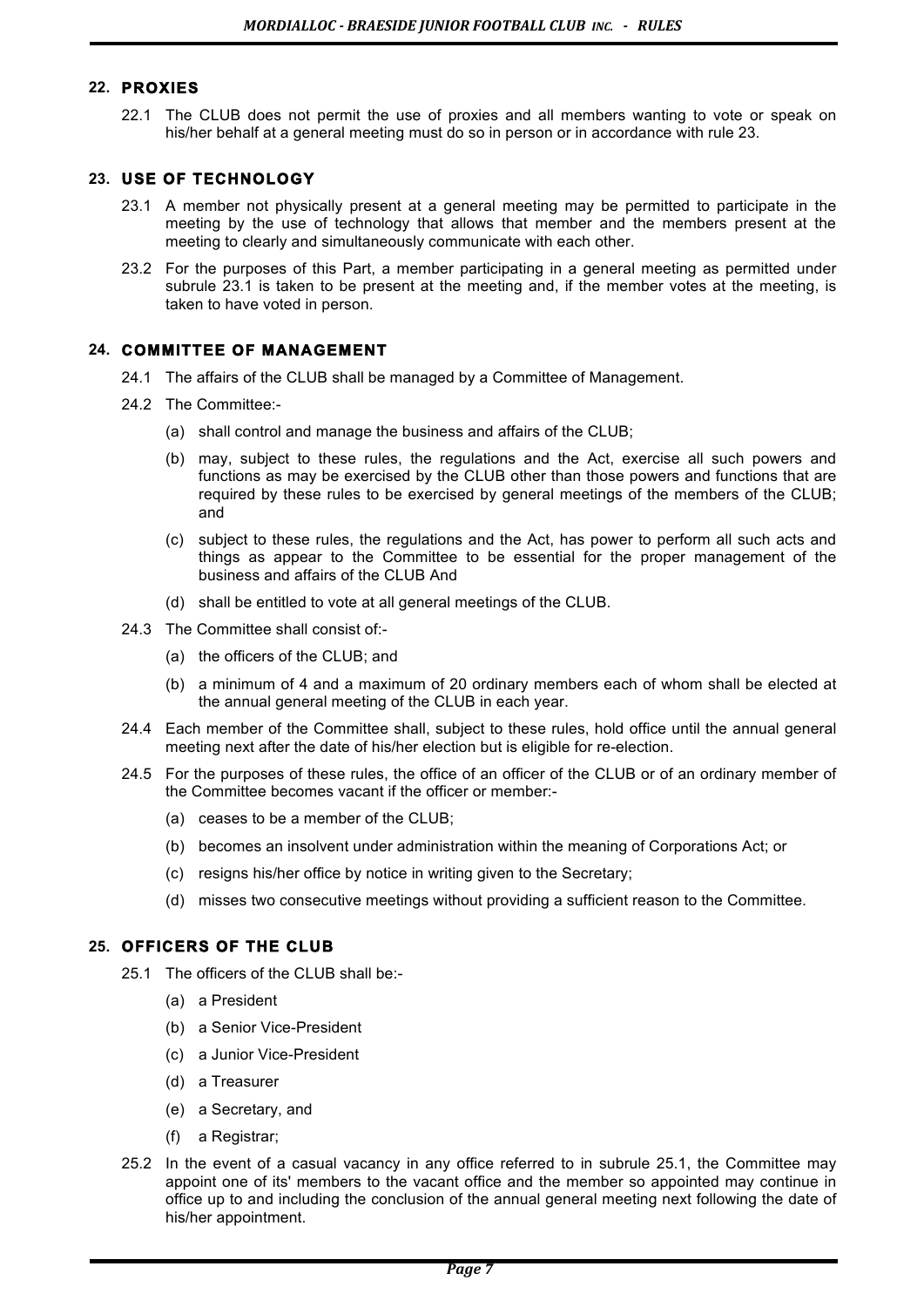# **26. ORDINARY COMMITTEE MEMBERS**

26.1 In the event of a casual vacancy occurring in the office of an ordinary member of the Committee, the Committee may appoint a member of the CLUB to fill the vacancy and the member so appointed shall hold office, subject to these rules, until the conclusion of the next annual general meeting following the date of his/her appointment.

# **27. ELECTION OF COMMITTEE MEMBERS**

- 27.1 Nominations of candidates for election as officers of the CLUB or as ordinary members of the Committee:-
	- (a) shall be made in writing, signed by two members of the CLUB and accompanied by the written consent of the candidate;
	- (b) shall be delivered to the Secretary of the CLUB ;
	- (c) the minimum age for a Committee member is 18 years of age.
	- (d) in the event of a person nominated for an officer position not being elected, that person is then automatically nominated for a position as an Ordinary Committee member.
- 27.2 If insufficient nominations are received to fill all vacancies on the Committee, the candidates nominated shall be deemed to be elected and further nominations shall be received at the annual general meeting.
- 27.3 If the number of nominations received equals the number of vacancies to be filled, the persons nominated shall be deemed to be elected.
- 27.4 If the number of nominations exceeds the number of vacancies to be filled, a secret ballot shall be held. The secret ballot shall be conducted in such usual and proper manner as the Committee may direct.

# **28. PROCEEDINGS OF COMMITTEE**

- 28.1 The Committee shall meet at least 8 times in each year at such a place and such times as the Committee may determine.
- 28.2 Special meetings of the Committee may be convened by the President or by any 4 of the members of the Committee.
- 28.3 Notice shall be given to members of the Committee of any special meeting specifying the general nature of the business to be transacted and no other business shall be transacted at such a meeting.
- 28.4 A minimum of 60% of the Committee constitute a quorum for the transaction of the business of the meeting of the Committee.
- 28.5 No business shall be transacted unless a quorum is present and if within half an hour of the time appointed for the meeting a quorum is not present, the meeting shall stand adjourned to a place and time determined by those present and written notice of that meeting shall be given to all members of the Committee, and those attending such second meeting may transact the business brought forward, whether there be a quorum present or not.
- 28.6 At meetings of the Committee the President or in his/her absence the Senior or Junior Vice-President shall preside. If the President and the Vice-Presidents are absent, the Committee members present shall elect one of their members to preside.
- 28.7 Questions arising at a meeting of the Committee shall be determined on a show of hands or, if demanded by a member, by a secret ballot taken in such manner as the person presiding at the meeting may determine.
- 28.8 Each Committee member present at a Committee Meeting is entitled to one vote and, in the event of any equality of votes on any question, the person presiding shall have a second or casting vote.
- 28.9 Written notice of each Committee Meeting shall be served on each member of the Committee by delivering it to him/her at a reasonable time before the meeting, or by sending it by pre-paid post addressed to him/her at his/her usual or last known place of abode, or by sending it by email or fax at least two business days before the date of the meeting.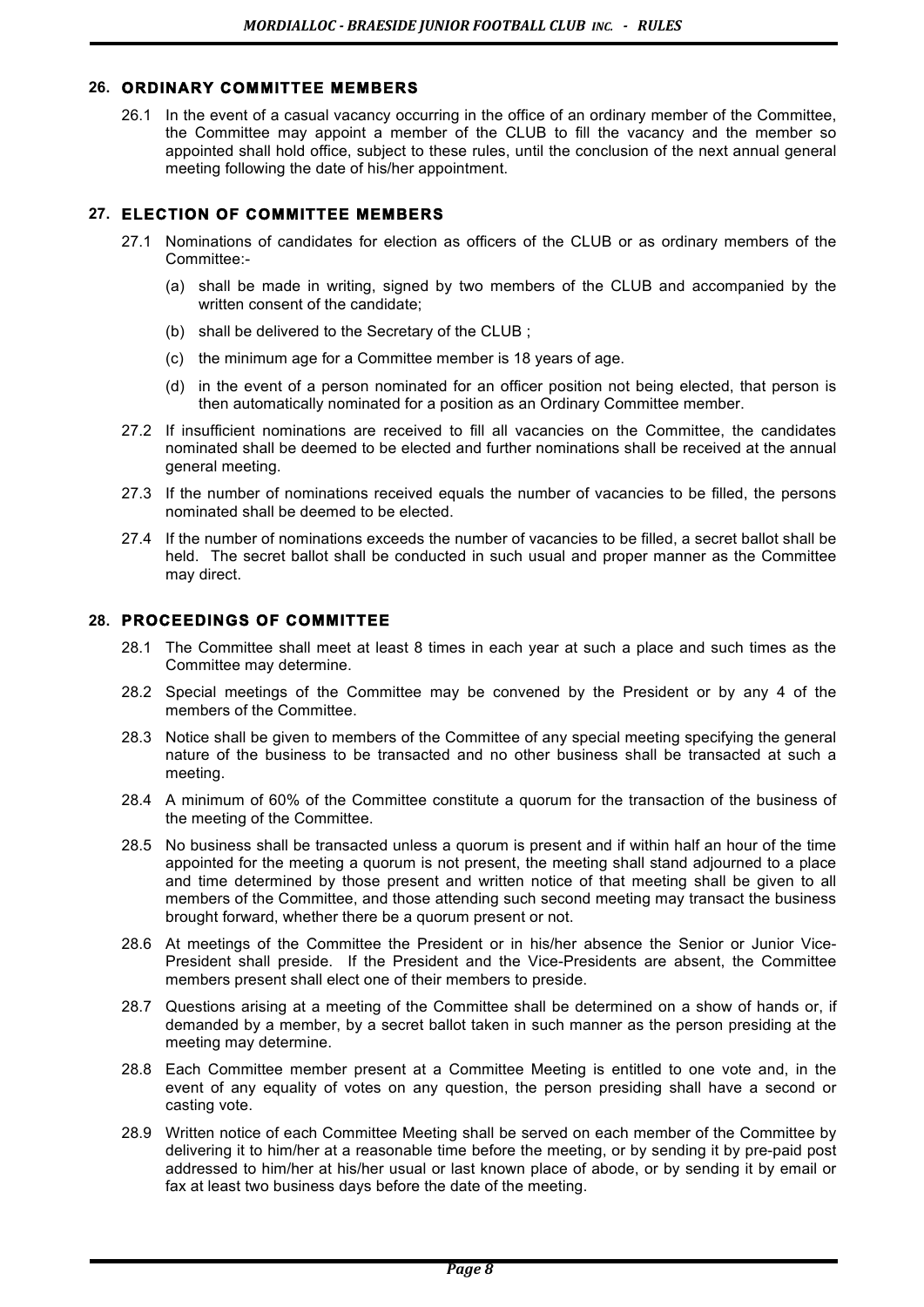# **29. MINUTES OF MEETINGS AND RECORD OF ATTENDANCE**

29.1 The Secretary of the CLUB shall keep minutes of the resolutions and proceedings of each general meeting and each Committee meeting together with a record of the names of persons present at Committee meetings.

# **30. RESIGNATION OR REMOVAL OF MEMBER OF COMMITTEE**

- 30.1 A committee member may resign from the Committee by written notice addressed to the Committee.
- 30.2 The CLUB in general meeting may by resolution remove any member of the Committee before the expiration of his/her term of office and appoint another member in his/her stead to hold office until the expiration of the term of the first-mentioned member.

# **31. FILLING CASUAL VACANCIES**

- 31.1 The Committee may appoint an eligible member of the CLUB to fill a position on the Committee that—
	- (a) has become vacant under rule 30; or
	- (b) was not filled by election at the last annual general meeting.
- 31.2 If the position of Secretary becomes vacant, the Committee must appoint a member to the position within 14 days, or as near as practicable, after the vacancy arises.
- 31.3 Rule 24 applies to any committee member appointed by the Committee under subrule 31.1 or 31.2.
- 31.4 The Committee may continue to act despite any vacancy in its membership.

# **32. TREASURER**

32.1 The Treasurer must—

- (a) receive all moneys paid to or received by the CLUB and issue receipts for those moneys in the name of the CLUB; and
- (b) ensure that all moneys received are paid into the account of the CLUB within 5 working days after receipt; and
- (c) make any payments authorised by the Committee or by a general meeting of the CLUB from the CLUB's funds; and
- (d) ensure cheques are signed by at least 2 committee members.
- 32.2 The Treasurer must—
	- (a) ensure that the financial records of the CLUB are kept in accordance with the Act; and
	- (b) coordinate the preparation of the financial statements of the CLUB and their certification by the Committee prior to their submission to the annual general meeting of the CLUB.
- 32.3 The Treasurer must ensure that at least one other committee member has access to the accounts and financial records of the CLUB.

# **33. SOURCE OF FUNDS**

33.1 The funds of the CLUB may be derived from joining fees, annual subscriptions, donations, fundraising activities, grants, interest and any other sources approved by the Committee.

# **34. MANAGEMENT OF FUNDS**

- 34.1 The CLUB must open an account(s) with a financial institution from which expenditure of the CLUB is made and into which the CLUB's revenue is deposited.
- 34.2 Subject to any restrictions imposed by a general meeting of the CLUB, the Committee may approve expenditure on behalf of the CLUB.
- 34.3 The Committee may authorise the Treasurer to expend funds on behalf of the CLUB (including by electronic funds transfer) up to a specified limit without requiring approval from the Committee for each item on which the funds are expended.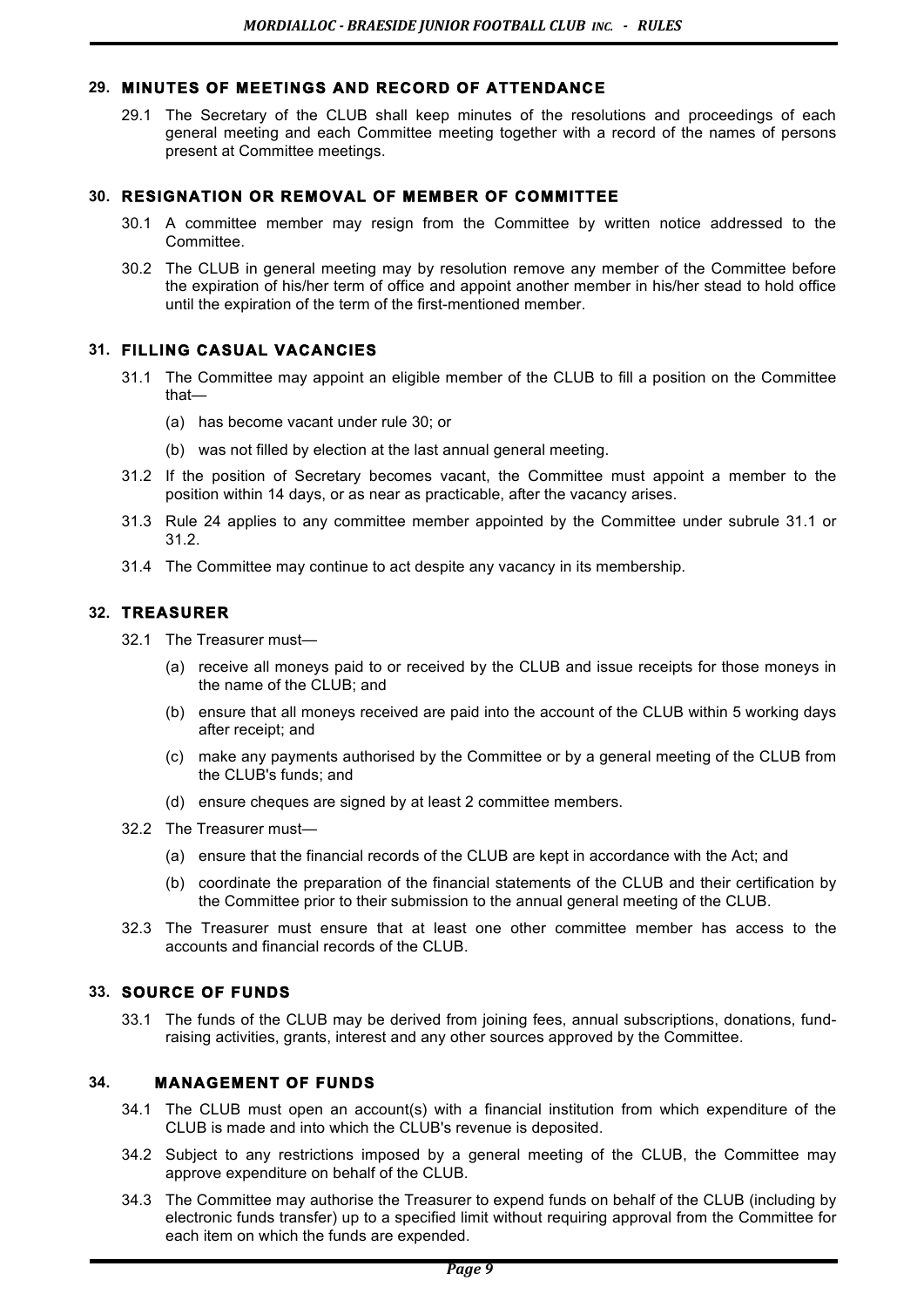- 34.4 All cheques, drafts, bills of exchange, promissory notes and other negotiable instruments must be signed by 2 committee members.
- 34.5 All funds of the CLUB must be deposited into the financial account of the CLUB no later than 5 working days after receipt.
- 34.6 With the approval of the Committee, the Treasurer may maintain a cash float provided that all money paid from or paid into the float is accurately recorded at the time of the transaction.

# **35. FINANCIAL RECORDS**

- 35.1 The CLUB must keep financial records that—
	- (a) correctly record and explain its transactions, financial position and performance; and
	- (b) enable financial statements to be prepared as required by the Act.
- 35.2 The CLUB must retain the financial records for 7 years after the transactions covered by the records are completed.
- 35.3 The Treasurer must keep in his or her custody, or under his or her control—
	- (a) the financial records for the current financial year; and
	- (b) any other financial records as authorised by the Committee.

# **36. FINANCIAL STATEMENTS**

- 36.1 For each financial year, the Committee must ensure that the requirements under the Act relating to the financial statements of the CLUB are met.
- 36.2 Without limiting subrule 36.1, those requirements include—
	- (a) the preparation of the financial statements;
	- (b) if required, the review or auditing of the financial statements;
	- (c) the certification of the financial statements by the Committee;
	- (d) the submission of the financial statements to the annual general meeting of the CLUB;
	- (e) the lodgement with the Registrar of the financial statements and accompanying reports, certificates, statements and fee.

# **37. COMMON SEAL OF THE CLUB**

- 37.1 The Common Seal of the CLUB shall be kept in the custody of the Secretary.
- 37.2 The Common Seal shall not be affixed to any instrument except by the authority of the Committee and the affixing of the Common Seal shall be attested by the signatures either of two members of the Committee or of a member of the Committee and of the Public Officer of the CLUB.

# **38. NOTICES**

- 38.1 A notice may be served by or on behalf of the CLUB upon any member either personally or by sending it by post to the member at his/her address shown in the Register of Members, or by email or facsimile transmission.
- 38.2 Where a document is properly addressed, pre-paid and posted to a person as a letter, the document shall, unless the contrary is proven, be deemed to have been given to the person at the time at which the letter would have been delivered in the ordinary course of post.

# **39. CUSTODY AND INSPECTION OF BOOKS AND RECORDS**

- 39.1 Members may on request inspect free of charge—
	- (a) the register of members;
	- (b) the minutes of general meetings;
	- (c) subject to subrule 39.2, the financial records, books, securities and any other relevant document of the CLUB, including minutes of Committee meetings.